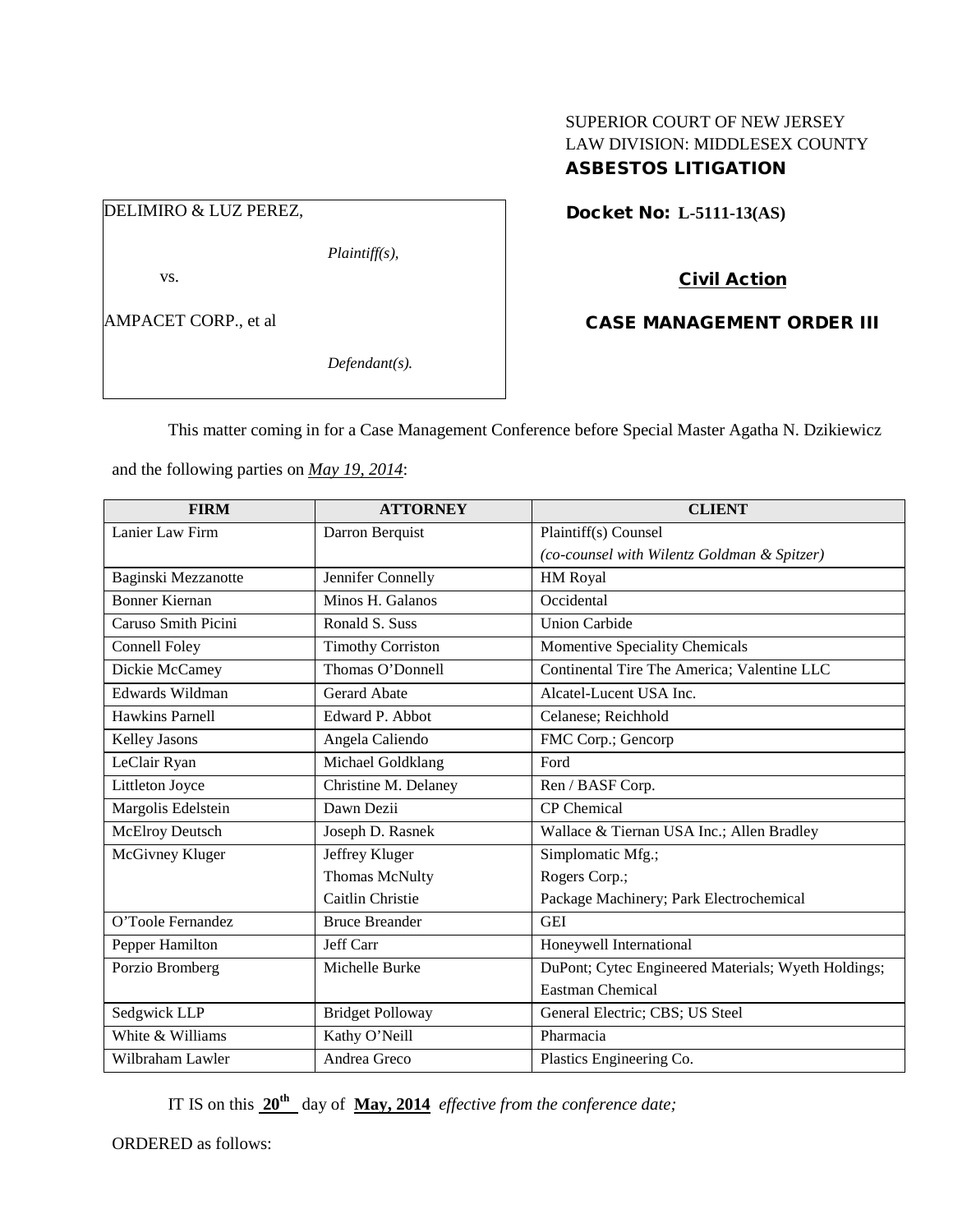Counsel receiving this Order through computerized electronic medium (E-Mail) shall be deemed by the court to have received a copy of the filed original court document. Any document served pursuant to this Order shall be deemed to be served by mail pursuant to *R*.1:5-2.

### **DISCOVERY**

| July 3, 2014 | Fact discovery, including depositions, shall be completed by this date. Plaintiff's   |
|--------------|---------------------------------------------------------------------------------------|
|              | counsel shall contact the Special Master within one week of this deadline if all fact |
|              | discovery is not completed.                                                           |

July 25, 2014 Depositions of corporate representatives shall be completed by this date.

#### **EARLY SETTLEMENT**

| June 25, 2014 | The settlement conference previously scheduled on this date is <b>CANCELLED</b> .         |
|---------------|-------------------------------------------------------------------------------------------|
| July 3, 2014  | Settlement demands shall be served on all counsel and the Special Master by this<br>date. |

#### **SUMMARY JUDGMENT MOTION PRACTICE**

- August 8, 2014 Summary judgment motions shall be filed no later than this date.
- September 5, 2014 Last return date for summary judgment motions.

#### **MEDICAL DEFENSE**

August 1, 2014 Defendants shall identify its medical experts and serve medical expert reports, if any, by this date.

#### **LIABILITY EXPERT REPORTS**

- August 15, 2014 Plaintiff shall identify its liability experts and serve liability expert reports or a certified expert statement by this date or waive any opportunity to rely on liability expert testimony.
- September 12, 2014 Defendants shall identify its liability experts and serve liability expert reports, if any, by this date or waive any opportunity to rely on liability expert testimony.
- September 26, 2014 Plaintiff shall identify its rebuttal liability experts and serve rebuttal liability expert reports, if any, by this date.

#### **ECONOMIST EXPERT REPORTS**

- August 15, 2014 Plaintiff shall identify its expert economists and serve expert economist report(s), if any, by this date or waive any opportunity to rely on economic expert testimony.
- September 12, 2014 Defendants shall identify its expert economists and serve expert economist report(s), if any, by this date or waive any opportunity to rely on economic expert testimony.

\_\_\_\_\_\_\_\_\_\_\_\_\_\_\_\_\_\_\_\_\_\_\_\_\_\_\_\_\_\_\_\_\_\_\_\_\_\_\_\_\_\_\_\_\_\_\_\_\_\_\_\_\_\_\_\_\_\_\_\_\_\_\_\_\_\_\_\_\_\_\_\_\_\_\_\_\_\_\_\_\_\_\_\_\_\_\_\_\_\_\_\_\_\_\_\_\_\_\_\_\_\_\_\_\_\_\_\_\_\_